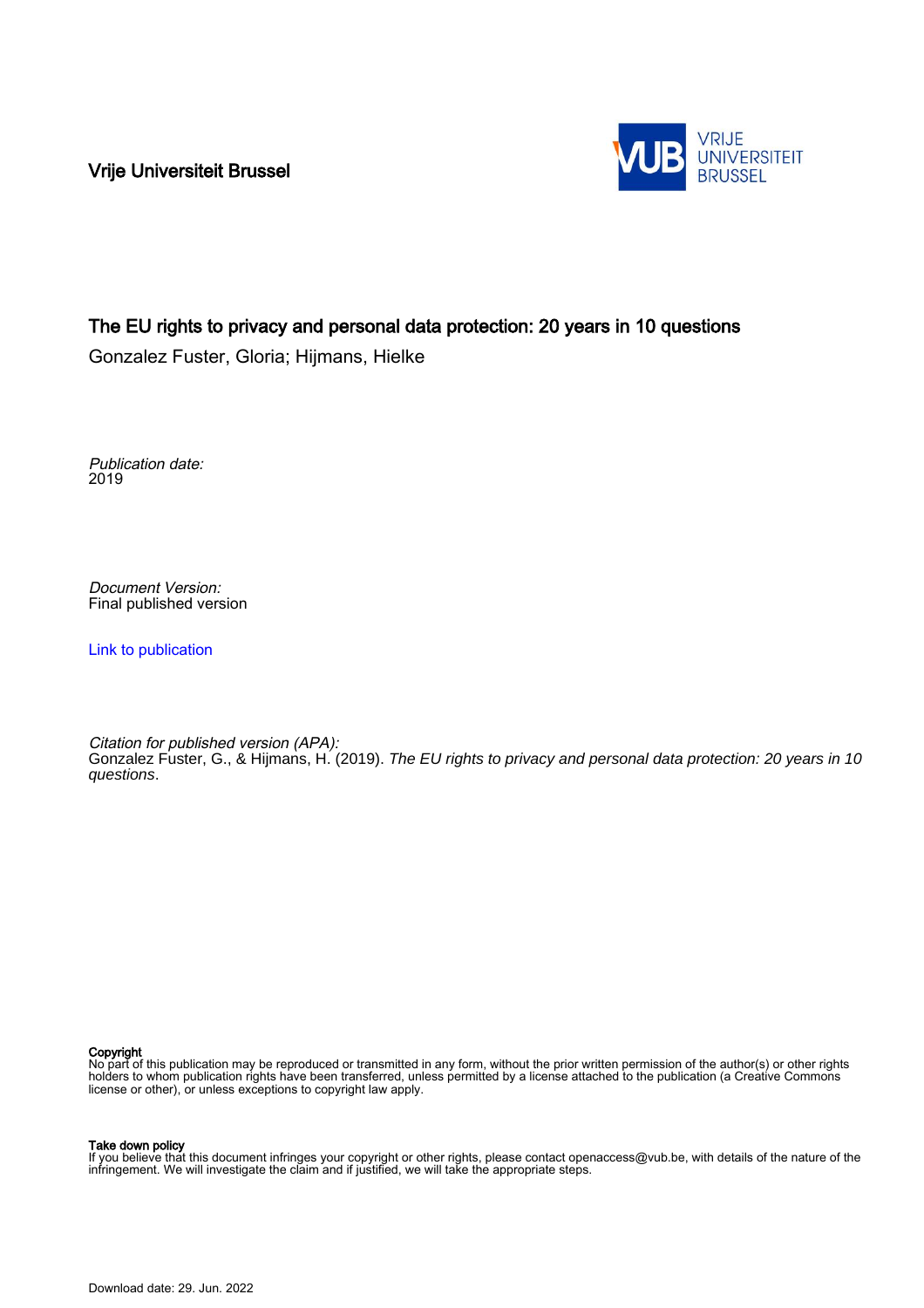



# **The EU rights to privacy and personal data protection: 20 years in 10 questions**

**Discussion paper1**

Gloria González Fuster and Hielke Hijmans

The rights to privacy<sup>2</sup> and to personal data protection, enshrined respectively in Art. 7 and 8 of the Charter of Fundamental Rights of the European Union (EU) (hereafter, the 'EU Charter'),<sup>3</sup> have been particularly powerful in determining the evolution of EU law and policy over the last years. On their basis, the Court of Justice of the EU (CJEU) declared invalid the Data Retention Directive, $4$  advised against the conclusion of a negotiated agreement on the transfer of Passenger Name Record (PNR) data to Canada, and brought down the major legal instrument allowing for the transfer of personal data to the United States (US).<sup>5</sup> The CJEU has also asserted, on the basis of Art. 7 and 8 EU Charter, the existence of rights in the hands of individuals in relation to data about them processed by search engines. Judgments such as *Digital Rights*, <sup>6</sup> *Schrems*<sup>7</sup> and *Google Spain*8, but also the Court's *Opinion 1/15* on the PNR agreement between the EU and Canada,<sup>9</sup> have demonstrated the importance of these two fundamental rights for EU law, also against the background of a continuously developing datadriven information society built on the massive of use of personal data.

<sup>1</sup> Prepared for the International Workshop 'Exploring the Privacy and Data Protection connection: International Workshop on the Legal Notions of Privacy and Data Protection in EU Law in a Rapidly Changing World' of 14th May 2019, co-organised by the Brussels Privacy Hub (BPH) and the Law, Science, Technology and Society (LSTS) Research Group at the Vrije Universiteit Brussel (VUB).

<sup>2</sup> More exactly, right to respect for private life. Both terms will be used as synonyms in this Discussion Paper.

<sup>&</sup>lt;sup>3</sup> Charter of Fundamental Rights of the European Union, OJ C 326, 26.10.2012, pp. 391-407.

<sup>4</sup> Directive 2006/24/EC of the European Parliament and of the Council of 15 March 2006 on the retention of data generated or processed in connection with the provision of publicly available electronic communications services or of public communications networks and amending Directive 2002/58/EC, OJ L 105, 13.4.2006, pp. 54–63.

<sup>5</sup> The 'Safe Harbour Agreement'.

<sup>6</sup> Joined Cases C-293/12 and C-594/12, *Digital Rights Ireland and Seitlinger*, ECLI:EU:C:2014:238.

<sup>7</sup> Case C-362/14, *Schrems*, ECLI:EU:C:2015:650.

<sup>8</sup> Case C-131/12, *Google Spain*, ECLI:EU:C:2014:317.

<sup>9</sup> Opinion 1/15 of 26 July 2017, ECLI:EU:C:2017:592.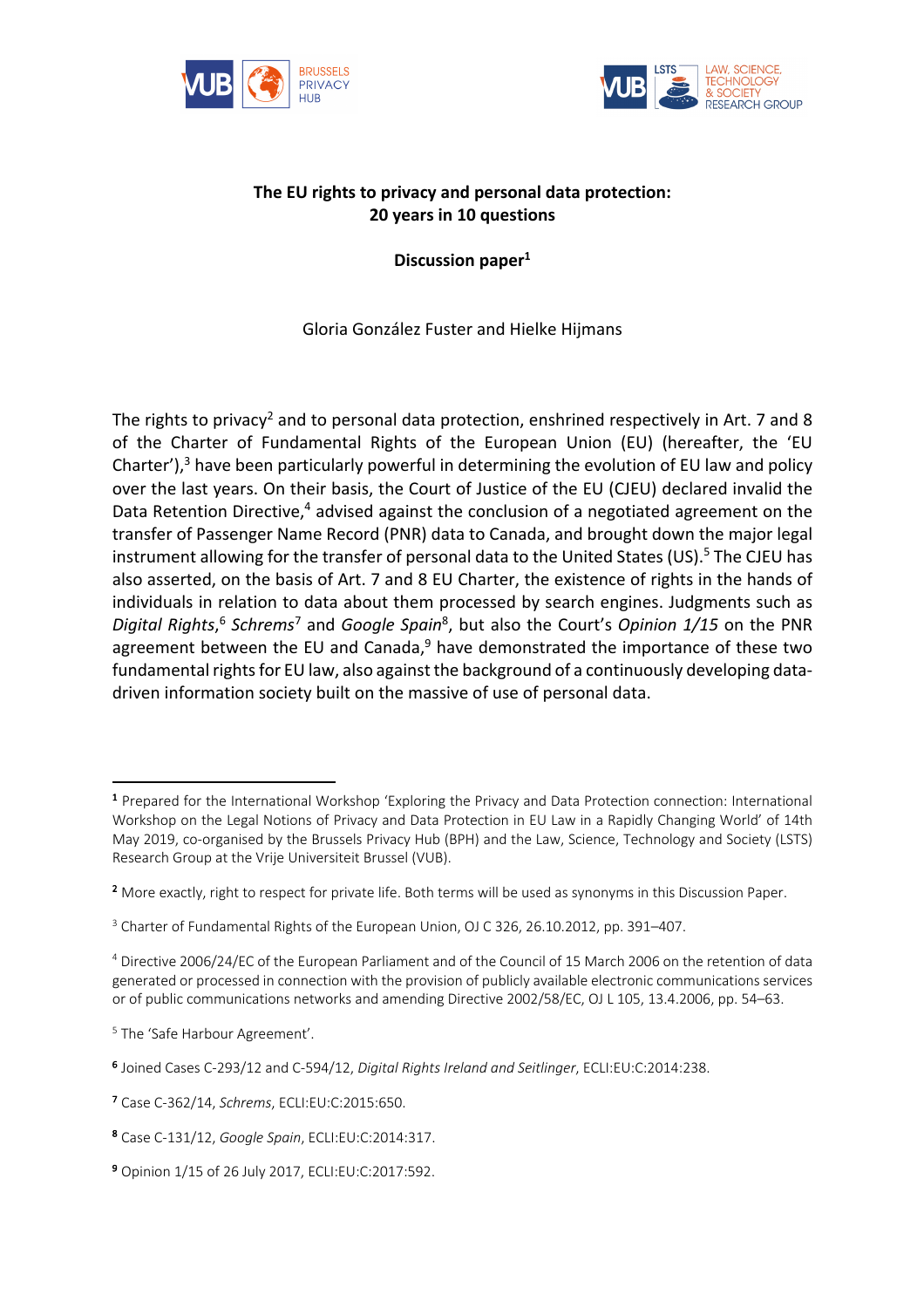The coexistence of these two rights in the EU Charter of Fundamental triggered many questions. Very few have been answered since in a clear, consistent, or consensual manner. We take this lack of consensus about the nature of both rights and their interactions as a starting point, noting, moreover, that the CJEU has not expressed itself manifestly clearly on these issues either, despite the important case law mentioned before.

The purpose of this Discussion Paper is not to close any debates, but rather to facilitate, provoke and stimulate further discussions, by taking stock after the first two decades of coexistence of the rights to privacy and personal data protection in the EU legal framework, and by (re-)formulating some of the most recurrent questions, in addition to putting forward some that are perhaps seldom asked, but, in our view, not less important.

- **1. But, wait, are there seriously two different rights?**<sup>10</sup> This is possibly the most fundamental question of them all. Depending on the approach taken in this regard, the whole debate might be deemed to be, in the end, absolutely futile. The question refers to whether the EU right to the protection of personal data might be, actually, something different from the right to privacy.
	- **a) Yes.** There are undoubtedly two different rights, at least in EU law, one may need to admit, on the basis of the EU Charter, the Treaty on the Function of the  $EU<sup>11</sup>$  secondary law, and the case law of the CJEU. The EU Charter enshrines in its Art. 7 a right to respect for private life, $^{12}$  and, in Art. 8, a right to the protection of personal data. $13$  The General Data Protection Regulation (GDPR)14 describes as the first of its objectives to protect the fundamental rights and freedoms of natural persons, '*in particular their right to the protection of personal data'* (Art. 1(2) GDPR).
	- **b) No.** There are not really two different rights, one could argue. Even if indeed the EU Charter has a special provision on the right to the protection of personal data, this might be a mere dimension of the broader right to privacy. This view is fully consistent with the path followed by the Council of Europe, framing

<sup>&</sup>lt;sup>10</sup> This is a genuine quote from a civil servant working at an EU institution, from 2017.

 $11$  Art. 16(1) of the Treaty on the Functioning of the EU (TFEU).

<sup>12</sup> Art. 7 EU Charter, 'Respect for private and family life': '*Everyone has the right to respect for his or her private and family life, home and communications'.*

<sup>13</sup> Art. 8 EU Charter, 'Protection of personal data': *'1) Everyone has the right to the protection of personal data concerning him or her. 2) Such data must be processed fairly for specified purposes and on the basis of the consent of the person concerned or some other legitimate basis laid down by law. Everyone has the right of access to data which has been collected concerning him or her, and the right to have it rectified. 3) Compliance with these rules shall be subject to control by an independent authority'*. See also, on this subject: Gloria González Fuster (2014), *The Emergence of Personal Data Protection as a Fundamental Right of the EU*, Springer.

<sup>&</sup>lt;sup>14</sup> Regulation (EU) 2016/679 of the European Parliament and of the Council of 27 April 2016 on the protection of natural persons with regard to the processing of personal data and on the free movement of such data, and repealing Directive 95/46/EC (General Data Protection Regulation), OJ L 119, 4.5.2016, pp. 1–88.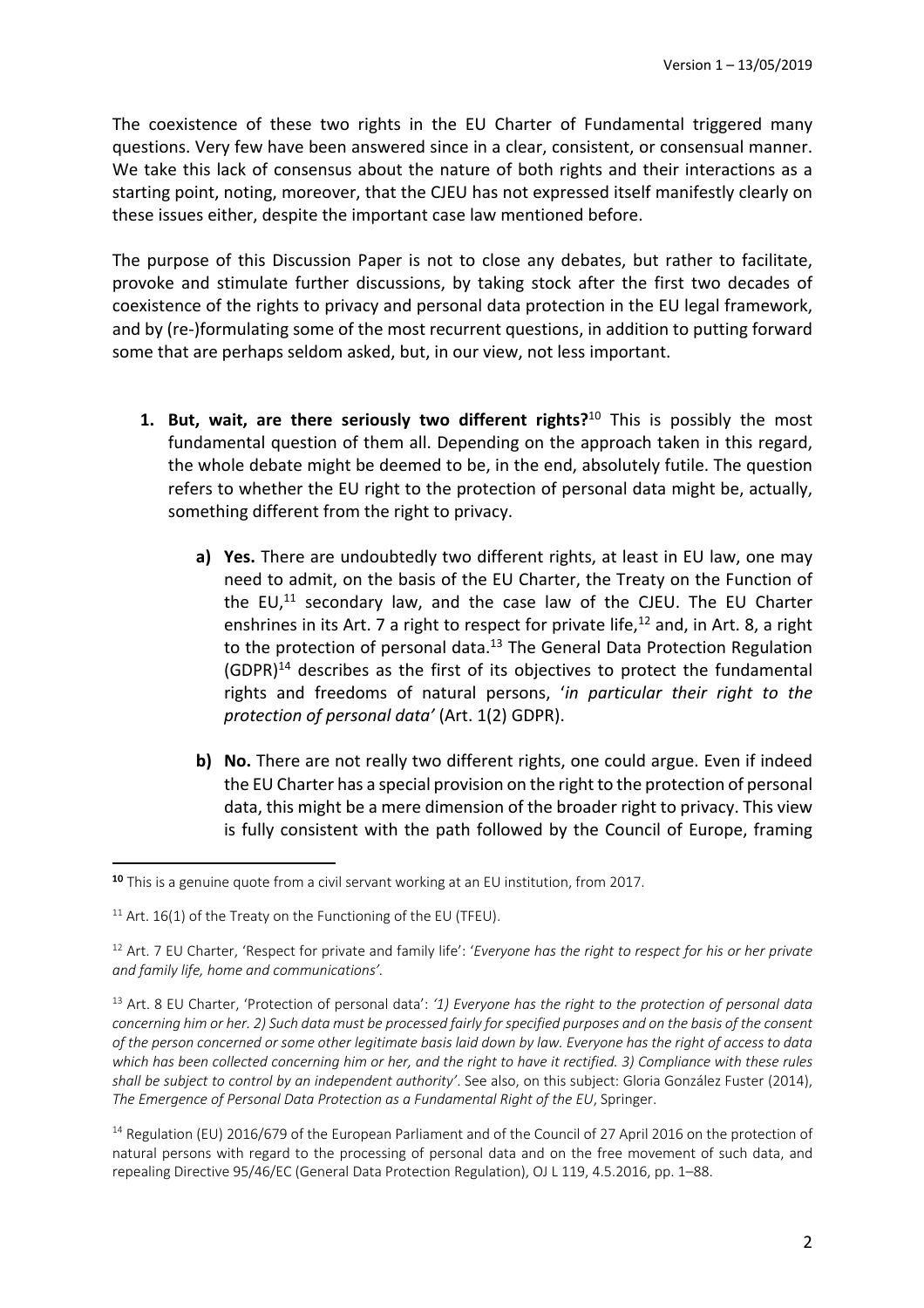personal data protection as entrenched in the right to respect for private life, as established by Art. 8 of the European Convention for the Protection of Human Rights (ECHR). Although the EU Charter appears to formally establish two different rights, in reality Art. 7 and 8 of EU Charter '*are so closely linked'* that that they may be regarded as establishing a single '*right to respect for private life with regard to the processing of personal data'*. 15

- **c) There are indeed two 'rights', but they are not completely different.** This answer might help reconciliating the fact that there appear to be, formally, two rights, but at the same time these two rights seem to be closely related, and occasionally interchangeable. Art. 7 EU Charter has a wide scope, covering the respect for private and family life, home and communications. Thus, it is possible to argue that somehow the right to personal data protection is different from the right to privacy, but not completely. This answer, in any case, inevitably triggers the question of to what extent the rights to privacy and data protection might be different, and to what extent they are the same.
- **2. Are these two 'rights' really, really supposed to be separated?** This question presupposes that we might at least temporarily accept that there are actually two 'rights' and inquires about the distance that separates them – if any.
	- **a) Yes.** The right to privacy and the right to the protection of personal data must be envisioned differently, as this was actually the point of recognising them in two separate provisions of the EU Charter. As a matter of fact, a number of Member States also enshrine at the highest level of their legal framework a distinction between a right to privacy and a right to the protection to personal data. Historically, the birth of national data protection laws was in a number of instances absolutely dissociated from any privacy considerations. Under EU law, data protection rules should ensure not only fundamental rights but also the free flow of data, an objective that has nothing to do with privacy. It is appropriate, therefore, to construe the right to privacy and the right to data protection as separate rights, with a different content, and possibly serving different purposes. Legally speaking, nowadays it must be accepted that *'[t]here is no equivalent provision to Article 8 of the Charter (protection of personal data) in the ECHR'*, <sup>16</sup> and it is not pertinent to force a correspondence between the scope of Art. 8 EU Charter and Art. 8 ECHR.
	- **b) No**. The protection of personal data should not and cannot be detached from privacy issues. The right to the protection of personal data *'emanates from the*

<sup>15</sup> Opinion of AG Cruz Villalón delivered on 12 December 2013, *Digital Rights Ireland and Seitlinger and Others*, Case C 293/12, ECLI:EU:C:2013:845, § 62, referring notably to: *Volker und Markus Schecke and Eifert*, § 52.

<sup>16</sup> Opinion of AG Sharpston, 27 September 2018, Case C 345/17, *Buivids,* ECLI:EU:C:2018:780, § 61. See also: '*Article 8 of the Charter concerns a fundamental right which is distinct from that enshrined in Article 7 of the Charter and which has no equivalent in the ECHR'* (Joined Cases C-203/15 and C-698/15, *Tele2 Sverige and Watson and Others*, , EU:C:2016:970, § 129.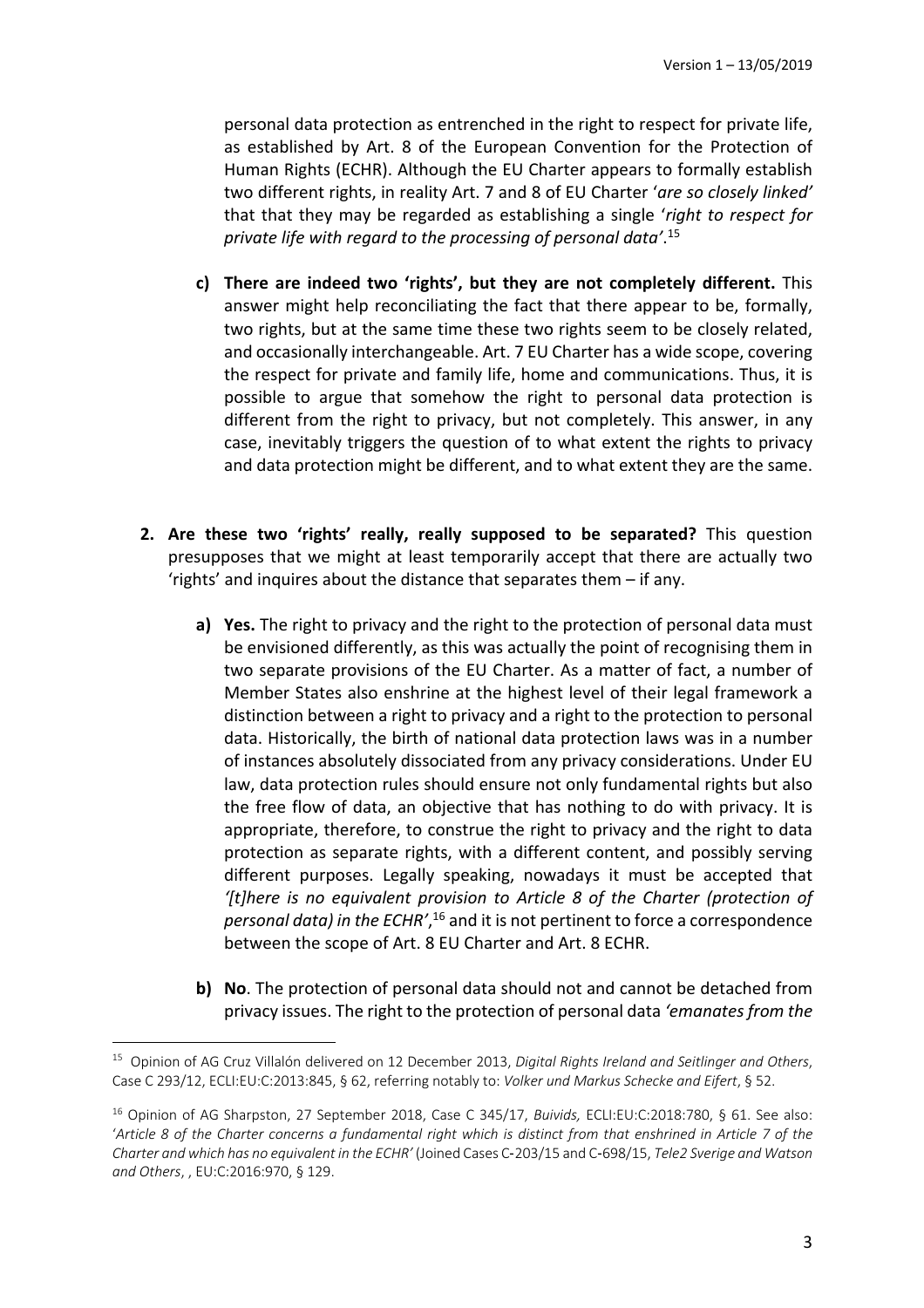*more general right to privacy',* <sup>17</sup> and this is and must remain crucial for its interpretation. Directive  $95/46$ /EC,<sup>18</sup> of 1995 (generally known as the 'Data Protection Directive') was explicitly built upon such premises, and aimed at safeguarding individuals' '*right to privacy with respect to the processing of personal* data' (Art. 1(1)). The object of the national laws on the processing of personal data from which it partially took inspiration was described as '*to protect fundamental rights and freedoms, notably the right to privacy, which is recognized both in Article 8 of the* [ECHR] *and in the general principles of Community law'*. 19 Even before, in 1981, Council of Europe's Convention 108 had been adopted<sup>20</sup> because, in view of new technologies, privacy rules existing at the time – and most notably Art. 8 ECHR - did not appear to provide sufficient protection. Data protection, thus, serves privacy, and shall not be detached from it.

- **c) Actually, all human rights are connected, and the right to privacy and the right to personal data protection are particularly deeply interconnected, and in a way tend to converge**. The two rights are clearly coupled in the relevant case law of the CJEU, where they are not *systematically* distinguished – and where they are occasionally presented in complex interwoven manners. $^{21}$  In case of doubt, it is always possible – and arguably advisable - to refer to both. This is not uncommon practice: it is for instance accepted to submit to the CJEU requests for preliminary rulings referring to possible violations of the rights of individuals under '*Articles 7 and/or 8 of the Charter'*. <sup>22</sup> In other words, the rights could be separated, but it is better not to separate them completely.
- **3. What is exactly the difference between the right to privacy and the right to data protection?** This question might be addressed either by presupposing we know in advance what are the right to privacy and the right to data protection about, or,

<sup>17</sup> Opinion of AG Sharpston, 27 September 2018, Case C 345/17, *Buivids,* ECLI:EU:C:2018:780, § 30.

<sup>&</sup>lt;sup>18</sup> Directive 95/46/EC of the European Parliament and of the Council of 24 October 1995 on the protection of individuals with regard to the processing of personal data and on the free movement of such data, OJ L 281, 23.11.1995, pp. 31–50.

<sup>&</sup>lt;sup>19</sup> Quote from recital 10 of the Data Protection Directive.

<sup>&</sup>lt;sup>20</sup> Convention for the Protection of Individuals with regard to Automatic Processing of Personal Data, ETS No 108 – Explanatory Report pts 1-4, as explained by Hielke Hijmans (2016) *The European Union as Guardian of Internet Privacy*, Springer, 2.10.

<sup>&</sup>lt;sup>21</sup> See, for example: '*The protection of the fundamental right to respect for private life at the European Union level requires that derogations from the protection of personal data and its limitations be carried out within the limits of what is strictly necessary'*, C-73/16, *Puškár*, EU:C:2017:725.

<sup>22</sup> Reference for a preliminary ruling in Case C-311/18, *Facebook Ireland and Schrems,* Preliminary questions published in OJ (2018), C 249/15, (eventually asking about a possible violation of '*Articles 7, 8 and/or 47 of the Charter'*).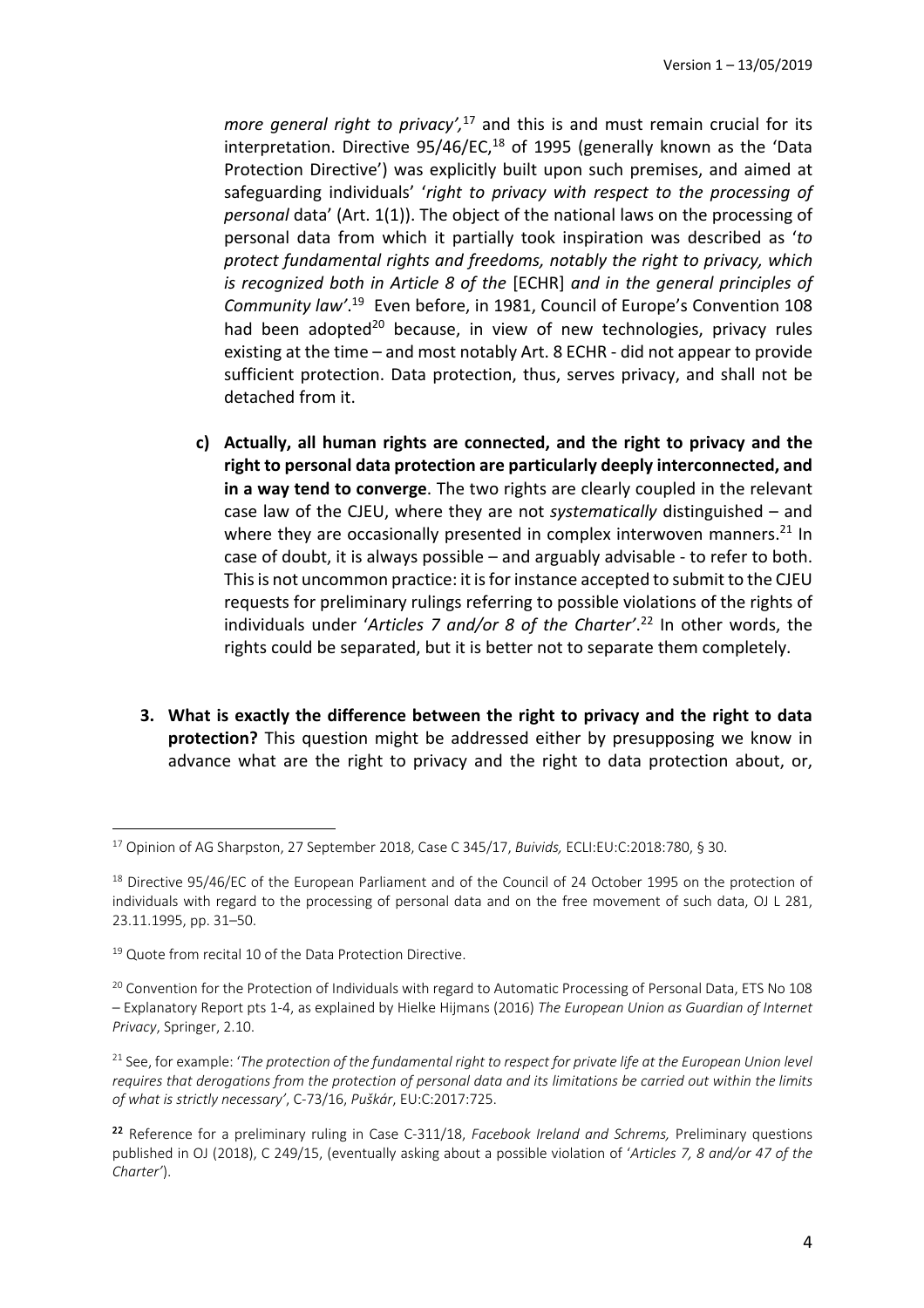alternatively, by accepting we might discover more about both rights (or re-discover them) while we try to disentangle them.

- **a) There are multiple, clear and significant differences, in particular in terms of scope and rationale.** Conceptually, the rights to privacy and personal data protection cannot only be separated: they can also contrasted. They can be framed as being built on divergent premises or inscribed in a variety of binaries: transparency vs. opacity, $2<sup>3</sup>$  ex post vs. ex ante. They pursue different objectives in different ways.
- **b) There is no real difference.** Ultimately, it is all about privacy, which is a broad notion. This is clear in the case law of the European Court of Human Rights (ECtHR), which has 'assimilated' the fundamental right to personal data protection to the rights guaranteed by Art. 8 ECHR, '*treating it as a more specific expression of the right to privacy in respect of the processing of personal data'*. <sup>24</sup> That is how it should be. Thus, there is no reason why any safeguards developed in the realm of EU data protection shall not be regarded as incorporated into the scope of Art. 8 ECHR, and thus also under Art. 7 EU Charter.25 One could even accept the existence of a right to the protection of personal data as a right which is distinct from the right to privacy, and subject to an autonomous regime, while considering that what data protection seeks to ensure is respect for privacy.<sup>26</sup>
- **c) There are subtle, but not irrelevant differences.** The rights to privacy and to personal data protection ultimately pursue similar objectives, in not completely dissimilar ways. They could be qualified as two sides of the same coin, where privacy represents the underlying value, and data protection lays down the rules of the game.<sup>27</sup> In practice, whenever it is determined there has been an interference with Art. 7 EU Charter, it is usually simultaneously also determined there has been an interference with Art. 8 EU Charter, and/or vice versa.28 This can be seen as proving there are profound similarities between them.

<sup>&</sup>lt;sup>23</sup> De Hert, Paul, and Serge Gutwirth (2006), 'Privacy, data protection and law enforcement. Opacity of the individual and transparency of power', *Privacy and the criminal law,* pp. 61-104.

<sup>24</sup> Opinion of AG Sharpston, 27 September 2018, Case C 345/17, *Buivids,* ECLI:EU:C:2018:780, § 61.

<sup>25</sup> For instance, addressing the right to access from the lens of Art. 7 EU Charter, on the basis of *Rijkeboer*, (C-553/07, EU:C:2009:293, § 49), Opinion 1/15, § 219.

<sup>26</sup> For instance: Opinion of AG Cruz Villalón delivered on 12 December 2013, *Digital Rights Ireland and Seitlinger and Others*, Case C 293/12, ECLI:EU:C:2013:845, § 55.

 $27$  Hijmans, op. cit., 2.13.

<sup>&</sup>lt;sup>28</sup> See, for instance: C-468/10 and C-469/10, EU:C:2011:777, ASNEF and FECEMD, § 45; Opinion 1/15, § 125 and § 126; Opinion of AG Saugmandsgaard Øe, 3 May 2018, Case C 207/16, *Ministerio Fiscal*, ECLI:EU:C:2018:300, § 78.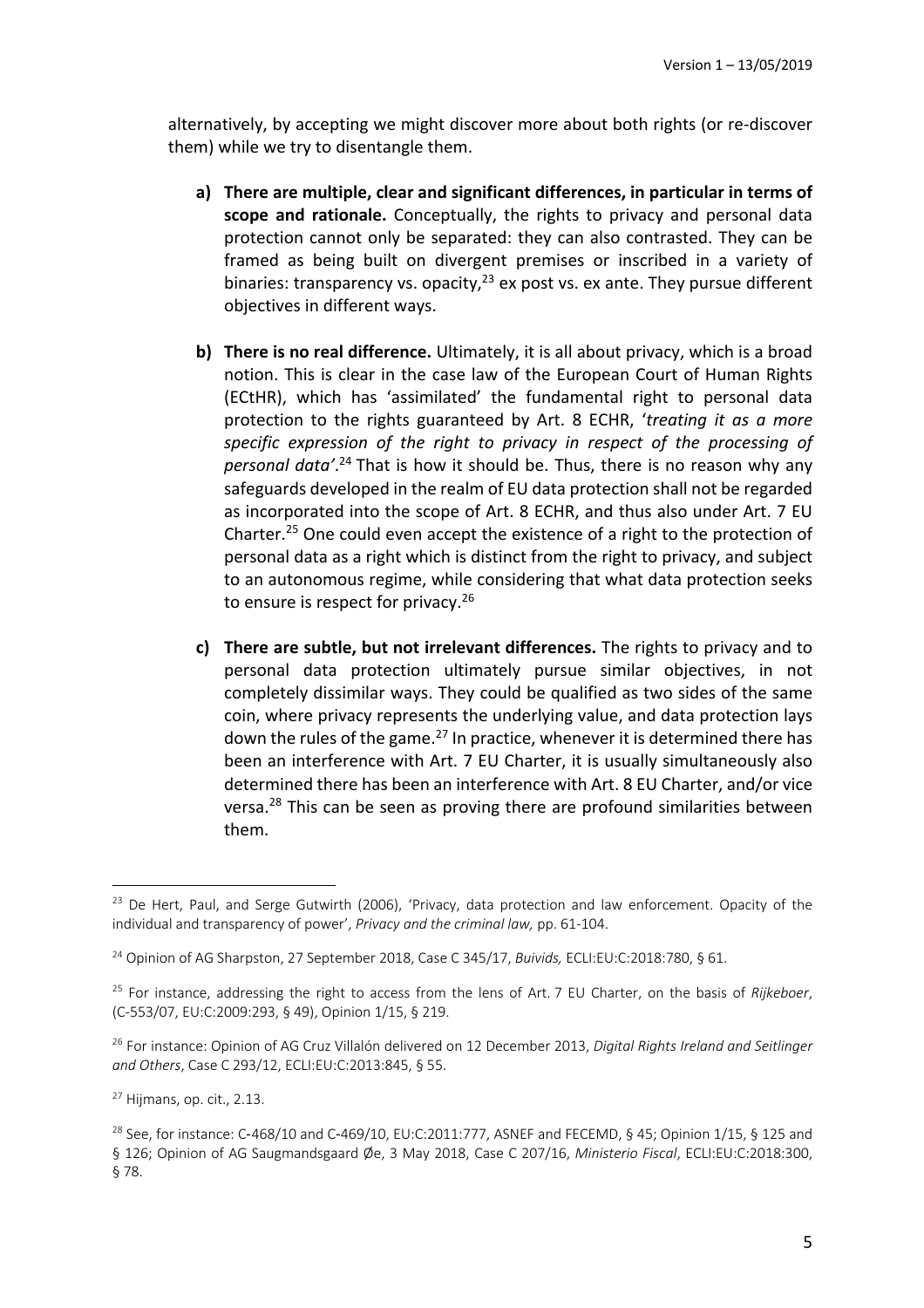- **4. So, then, what is this right to the protection of personal data about?** This becomes a crucial question once the reality of this right is accepted. If there is indeed a right different from privacy, we need to know what its scope might be, and how it can be lawfully limited.<sup>29</sup>
	- **a) The right to the protection of personal data is about imposing obligations on those who decide to process personal data, granting subjective rights to the individuals about whom data are being processed, and establishing independent monitoring of compliance with the obligations and respect of rights**. This is what Art. 8 EU Charter establishes, and what the GDPR develops. It means, in a nutshell, that the right to the protection of personal data has a triangular structure. We could call this a triangle, or refer to 'three pillars'. Such triangle or 'three pillars' are built on the fundamental assumption that they must encompass any data related to identified or identifiable individuals, regardless of the nature of the data, or of the possible sub-sequent use of such data.30
	- **b) The right to the protection of personal data finds it origins in the German concept of informational self-determination,** as developed by the *Bundesverfassungsgericht* in 1983. It reflects the idea that persons can be considered the owners of their own personal data. $31$  This perspective could also mean that data processing should, in principle, be based on consent (other grounds for processing being an exception to consent), and that processing of personal data without consent is an exception to the right to data protection guaranteed by Art. 8 EU Charter, which therefore must comply with requirements of Art. 52(1) Charter.
	- **c) The right to data protection is an expression of the notions of fairness and proportionality, as elaborated under EU law.** The notion of fairness is mentioned in Art. 8 EU Charter and in Art. 5 GDPR. In any case, the right is concerned with some safeguards that apply whenever personal data are processed – if a data processing operation involves the processing of personal data, it may also constitute a breach of the right guaranteed in Art. 8 EU Charter. To know which processing operations might be lawful, it is necessary to take into account not only Art. 52(1) EU Charter, but also Art. 8(2) and 8(3).

<sup>&</sup>lt;sup>29</sup> A casual reader might wonder how it can be possible that a right has been enshrined for 20 years at the highest level of a whole legal framework, but still not much is known about the right's content. In this regard, it might be useful to point out that, although the EU Charter was solemnly proclaimed in December 2000 by the European Parliament, the Council of Ministers and the European Commission, it acquired legally binding force only with the entry into force of the Lisbon Treaty (signed in 2007) – that is, in in December 2009. During this period, from 2000 to 2009, it could only be applied '*with caution'*, as expressed by AG Ruiz-Jarabo Colomer in his Opinion in Case C-553/07, *Rijkeboer,* ECLI:EU:C:2008:773, § 22.

 $30$  This being an idea also developed by the ECtHR in relation to data protection safeguards under Art. 8 ECHR; see, for instance: Opinion 1/15, § 124.

<sup>&</sup>lt;sup>31</sup> This is argued for instance by Nadezhda Purtova (2009), 'Property Rights in Personal Data: Learning from the American Discourse', *Computer Law & Security Review*, Vol. 25, No. 6, 2009, pp. 507–521.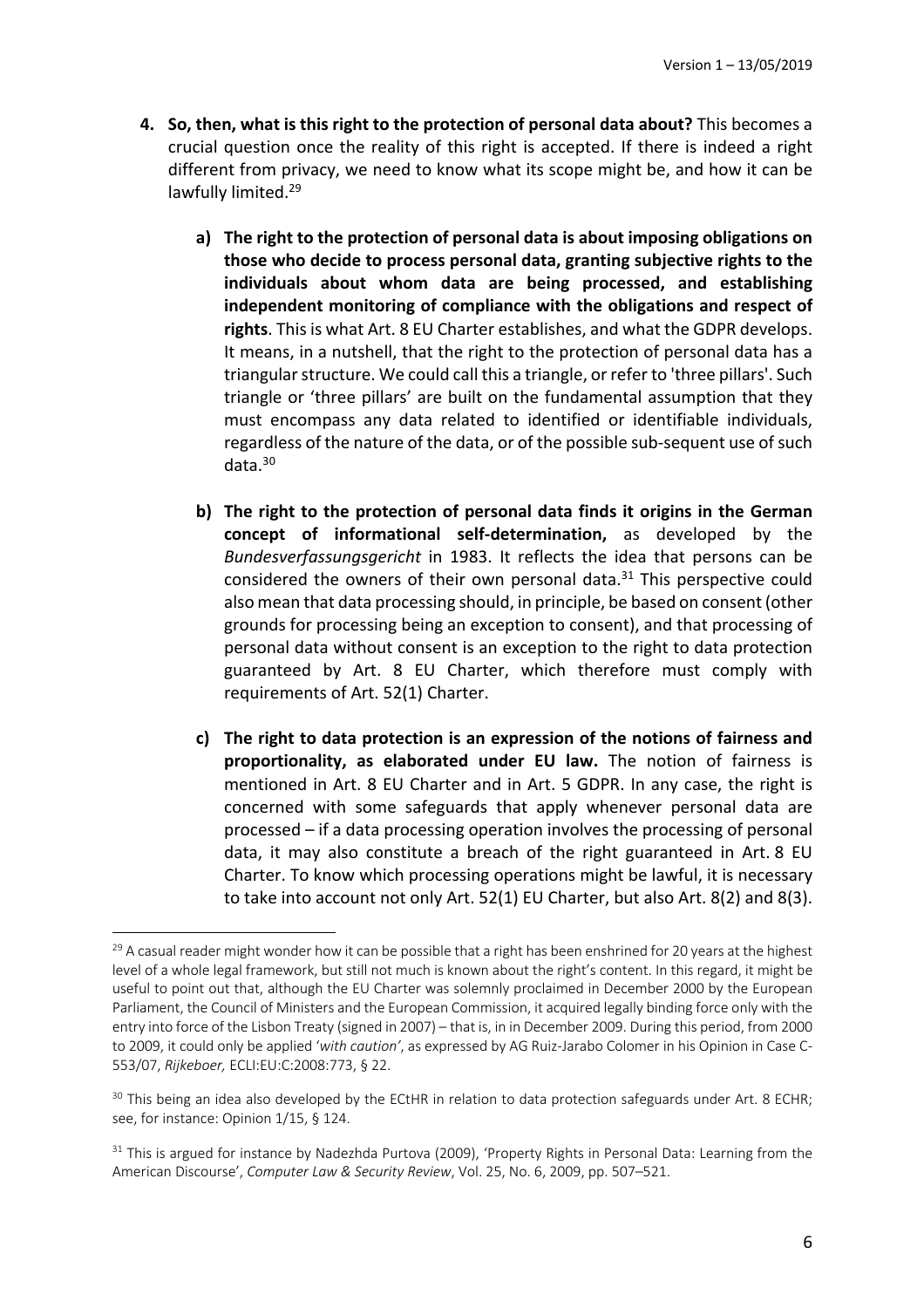- **5. But what is then the right to privacy?** Once (and if) it is established that there is an EU right to the protection of personal data, it might be worth asking whether and how this could affect the conception of the EU right to privacy.
	- **a) The right to privacy under Art. 7 EU Charter cannot be exactly the same as Art. 8 ECHR.** If Art. 8 ECHR includes data protection safeguards, but for the EU Charter data protection safeguards are provided under Art. 8, it is inappropriate to assert that Art. 7 can still be exactly the same as Art. 8 ECHR. In addition, the criteria for lawful limitations under Art. 52(1) EU Charter must be interpreted autonomously, and thus might not fully correspond to the criteria established under Art. 8(2) ECHR.
	- **b) The right to privacy under Art. 7 EU Charter corresponds to Art. 8 EHCR.** This derives necessarily from Art. 52(3) of the EU Charter, according to which insofar as the Charter contains rights which correspond to rights guaranteed by the ECHR, the meaning and scope of those rights shall be the same as those laid down by the ECHR. Privacy is, in line with the case law of the ECtHR, a broad notion, although in essence it is about the recognition of a private space or sphere, which cannot be invaded by others. A specific element of the right to privacy is the confidentiality of communications (in the ECHR, 'correspondence'). As the ECHR is a living instrument, the notion of privacy as in Art. 8 ECHR has evolved over time, and it does now, in any case, also cover the processing of any information relating to an identified or identifiable individual, <sup>32</sup> including information relating to their working environment.
	- **c) It depends on how you look at it.** The situation has evolved over time and is continuously evolving. In this sense, during many years the main message from the CJEU appeared to be that EU data protection law was 'about privacy' (and thus, inversely, privacy was 'about data protection') – thus feeding the correspondence between Art. 8 ECHR and Art. 7 EU Charter, envisioned as encompassing data protection safeguards. This has however changed over time, because in much of the CJEU's case law the rights under Art. 7 and Art. 8 EU Charter are mentioned at equal footing.
- **6. What is the essence of each of these rights?** This question is pivotal for assessing the legality of any limitation of these rights, as limitations are only permissible if they do not interfere with the essence of the rights.<sup>33</sup>

 $\overline{a}$ <sup>32</sup> See for instance: Opinion 1/15, § 122.

<sup>&</sup>lt;sup>33</sup> Art. 52(1) EU Charter: 'Any limitation on the exercise of the rights and freedoms recognised by this Charter must *be provided for by law and respect the essence of those rights and freedoms'.*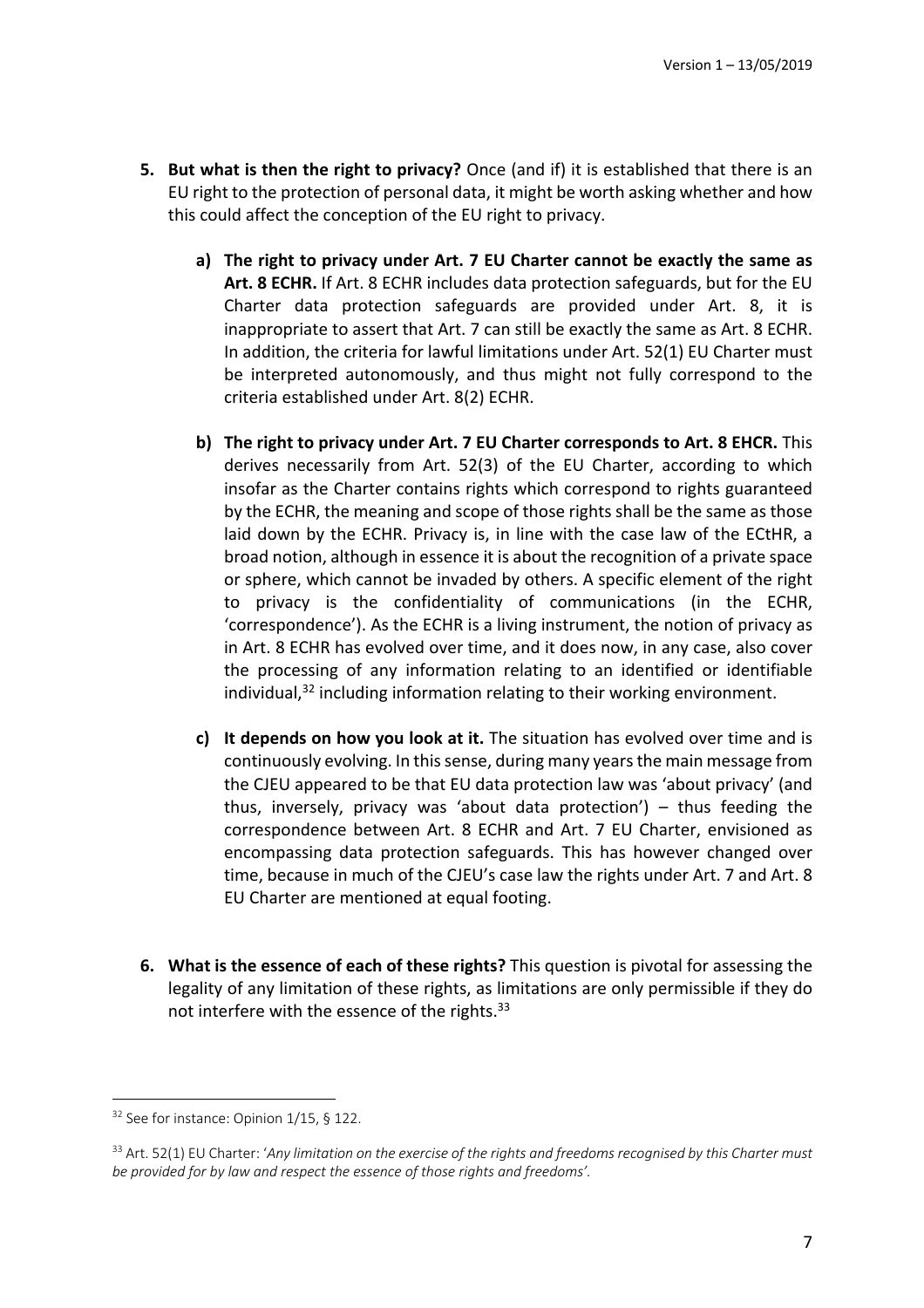- **a) We have limited knowledge on that, as the case law of the CJEU has been especially uninspired in this respect.** In *Digital Rights*, for example, the CJEU touched upon the essence of Art. 8 EU Charter, by ruling that – in order to respect its essence - certain principles of data protection and data security must be respected.<sup>34</sup> This is somehow unconvincing, as the approach does not appear to match the underlying (triangular) structure of Art. 8 EU Charter. Most strikingly, the CJEU has repeatedly insisted on the fact that independent supervision is an '*essential component of the protection of individuals with regard to the processing of personal data'*, <sup>35</sup> but has not asserted such as essential element should be regarded as related to the essence of the right to data protection in the sense of Art. 52(1) EU Charter.
- **b) It is very clear.** In *Digital Rights*, the CJEU did an attempt to distinguish the two rights while explaining their essence.<sup>36</sup> The Court held that the essence of the right to privacy was not at stake given that the Data Retention Directive, whilst allowing access by third parties to metadata of communications, it did not *'permit the acquisition of knowledge of the content of the electronic communications as such*.' <sup>37</sup> In *Schrems*, the Court stated that legislation permitting public authorities to have access on a generalised basis to the content of electronic communications must be regarded as compromising the essence of the fundamental right to respect for private life, as guaranteed by Art. 7 EU Charter.<sup>38</sup>
- **c) The answer to this question will become clearer in due time.** CJEU case law might be read as providing indications of potential future developments, based for instance on the wording of *Digital Rights,* where the judgment emphasises the risk of data processing '*that is likely to generate in the minds of the persons concerned the feeling that their private lives are the subject of constant surveillance'*. <sup>39</sup> Other possible indications relate to the power relations between data subjects and data controllers. *Google Spain* is important in this context, because it ensures that search engines as key players on the Internet are subject to data protection law. Another indication can be found in the

<sup>34</sup> *Digital rights*, § 40.

<sup>35</sup> Opinion 1/15, § 229; C-518/07, *Commission* v *Germany*, EU:C:2010:125, § 25; C-288/12, *Commission* v *Hungary*, EU:C:2014:237, § 48; C-362/14, *Schrems*, EU:C:2015:650, § 41.

<sup>&</sup>lt;sup>36</sup> See, on essence: Maja Brkan (2018) 'The Concept of Essence of Fundamental Rights in the EU Legal Order: Peeling the Onion to its Core', *European Constitutional Law Review*, Volume 14, Issue 2, June 2018, pp. 332-368.

<sup>37</sup> *Digital rights*, § 39.

<sup>38</sup> *Schrems*, § 94 (it did so while discussing the necessity of the measure at stake, although it might be debated whether necessity and proportionality might even need to be considered if the essence is violated).

<sup>39</sup> Digital Rights, § 37.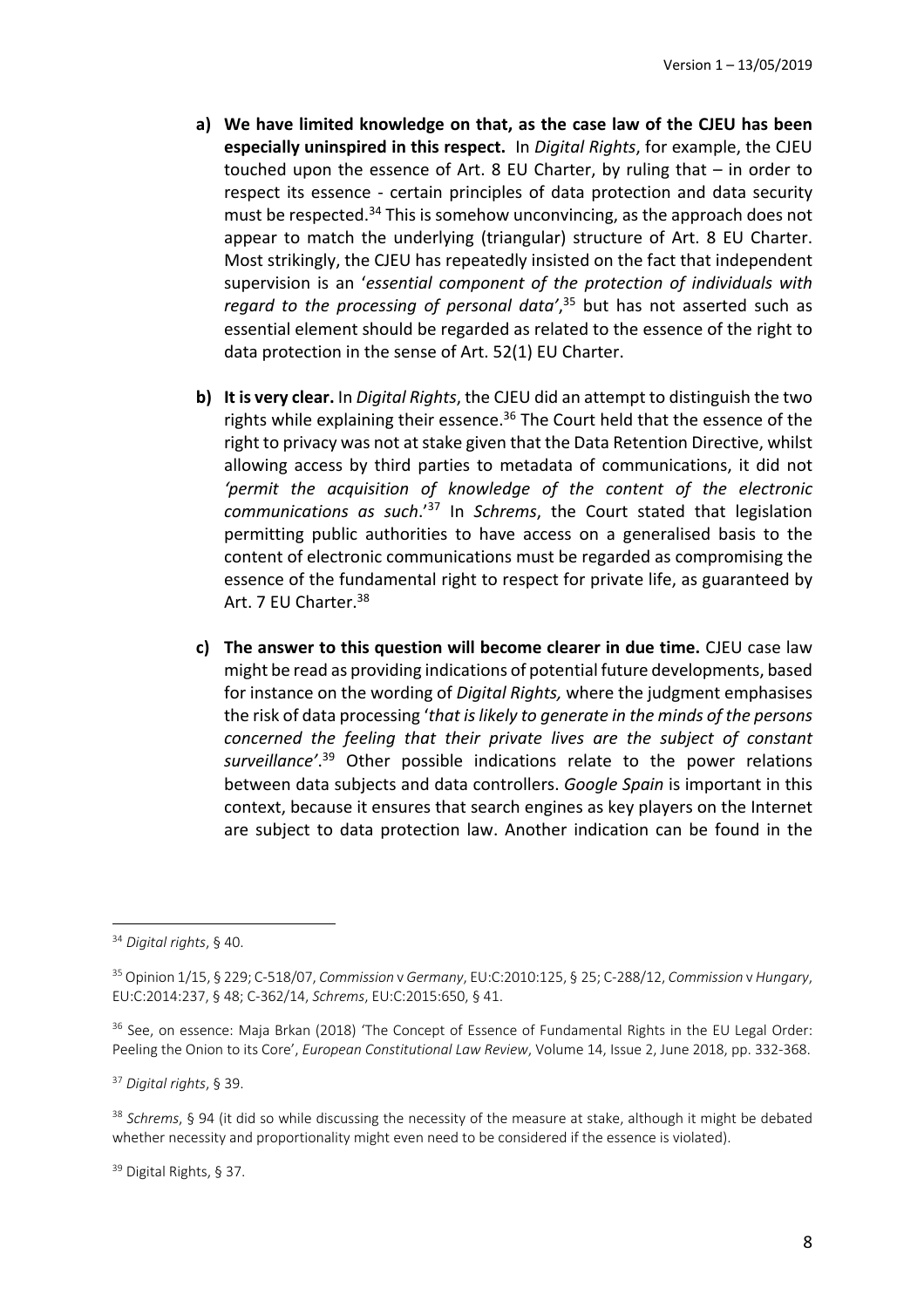pending case *Planet49,* <sup>40</sup> which may lead to the end of so called 'cookie walls' illustrating the difference in powers between data subjects and controllers.

- **7. Does any of these questions have any interest beyond academia?** This is a question academics often like to ask.
	- **a) Yes.** These are very important issues for a variety of actors, and for a number of different reasons. For instance, the distinction and interconnections between Art. 7 and Art. 8 EU Charter can have a direct impact on the competences and responsibilities of data protection authorities (DPAs). Independent monitoring is a legal requirement following from EU primary law, in particular Art. 8(3) EU Charter and Article 16(2) TFEU, but only insofar as data protection is concerned  $-$  even if, somehow confusingly, the CJEU has propounded DPAs are the '*guardians of the right to private life'*. <sup>41</sup> For the judiciary, it essential to be aware of the full implications of Art. 8 EU Charter and the case-law thereof.<sup>42</sup>
	- **b) No.**

- **c) They can, and, well, they should.** It is critical for the legislator to address the distinction and interconnections between Art. 7 and Art. 8 EU Charter in a clear and consistent manner. The current discussions on the proposed e-Privacy Regulation, but more generally also on other Digital Single Market files (including discussions about Artificial Intelligence) demonstrate the practical importance of these issues. 43
- **8. Are there any implications in terms of global issues?** This is a question that very quickly needs to be explicitly addressed, notably in connection with the relatively wide territorial scope of the GDPR and the strict provisions on data transfers.
	- **a) Yes.** One of the key elements of EU data protection law is that it sets strict conditions for transfers of personal data to third countries, to avoid that these transfers could affect the level of protection it generally establishes. In order to protect data subjects protected under EU law in a serious manner, it is

<sup>40</sup> *Planet 49*, Opinion of AG Szpunar, 21 March 2019, ECLI:EU:C:2019:246.

<sup>41</sup> Case C-288/12, *Commission v Hungary,* ECLI:EU:C:2014:237, § 53.

<sup>42</sup> In the proceedings related to *Puškár*, the Supreme Court of the Slovak Republic notably claimed that the Constitutional Court of the Slovak Republic had not taken into account '*the relevant case-law of the Court of Justice on the application of EU law on the protection of personal data'* (§ 31).

<sup>43</sup> See in this sense: Maja Brkan, David Dumont and Hielke Hijmans (2018), *The ePrivacy Regulation and the EU Charter of Fundamental Rights,* legal note written for the Centre for Information Policy Leadership, https://www.informationpolicycentre.com/uploads/5/7/1/0/57104281/cipl\_legal\_note\_epr\_and\_the\_charter of fundamental rights 9 november 2018.pdf.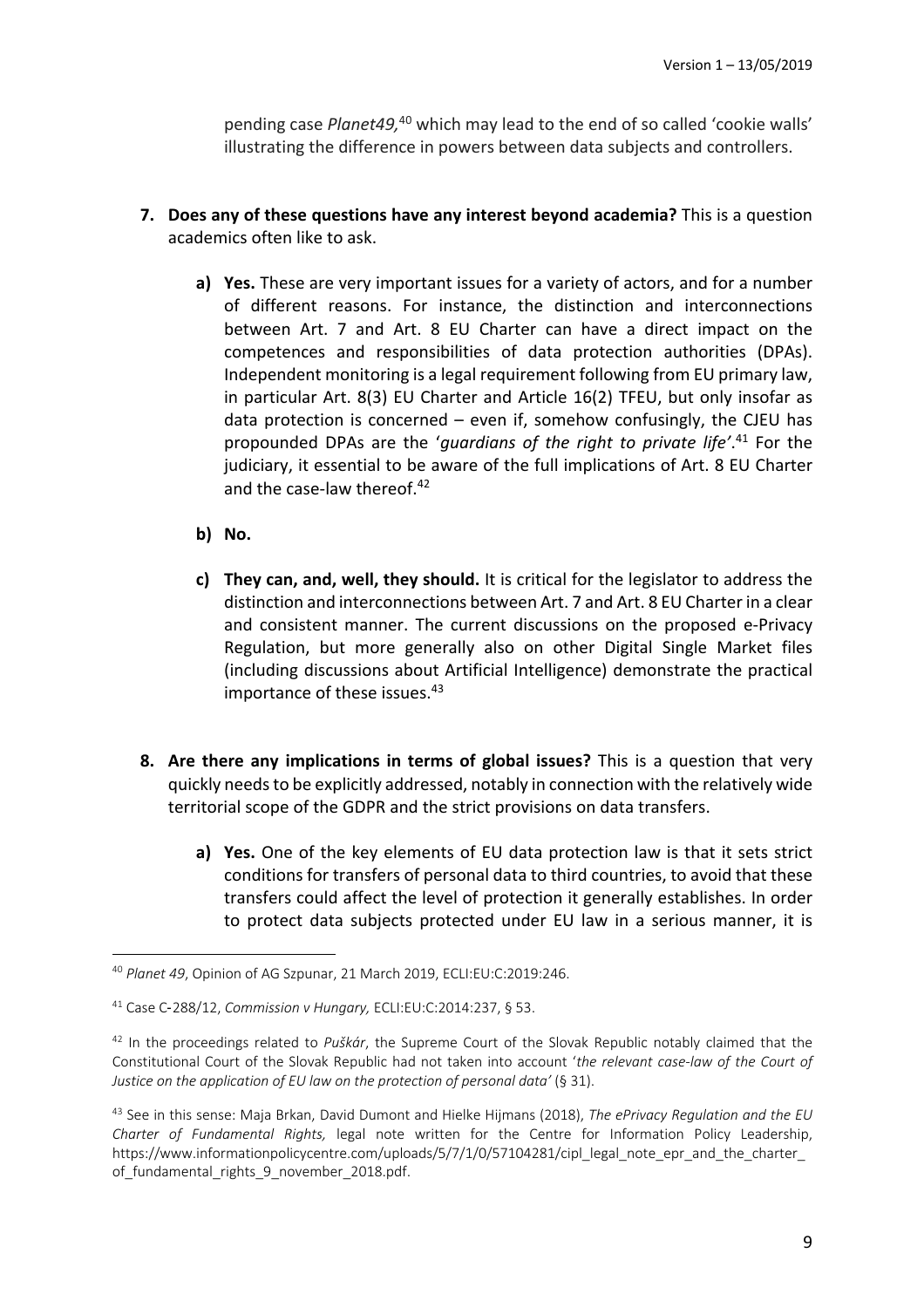unavoidable that the EU fundamental right to personal data has, sometimes, an impact in jurisdictions outside of the EU. In this sense, the CJEU has been very clear about the fact that third countries can only be deemed to provide 'adequate protection' if such protection is 'essentially equivalent'44 to that provided under EU law, which is, first and foremost, the level of protection defined by the EU fundamental right to personal data protection. Also, other transfer mechanisms must provide for effective safeguards within third countries.45 Ultimately, this question takes us back to the question of what is exactly the content of Art. 8 EU Charter, and then to the question of which elements of such content must be guaranteed in a 'essentially equivalent' manner when data move out of EU law (independent supervision, right of access, etc.).

- **b) Not particularly.** Actually, any disruption to global data flows generated by EU data protection law should be duly mitigated. It is possible for international players to understand is that for Europe privacy is a human right, but it would be unacceptable for the EU to assert, on the basis of the EU Charter, worldwide scale restrictions on personal data processing. As a matter of fact, the analysis of the EU Charter and EU data protection law can lead to conclude that, in relation to personal data protection, no extraterritorial effects are accepted in EU law. $46$
- **c) Yes, but we need to be careful to avoid extra-territorial effects that could lead to the balkanisation of the Internet.** The Internet might not be able to cope with some developments related to the assertion of the existence of an EU right to the protection of personal data. It is in this context important that the distinction between two fundamental rights is a typical feature of EU law, and not necessarily recognised in other regions of the world. For example, the object of protection in the United States is 'data privacy', or 'informational privacy'. This could be a matter where the EU must make an effort and adapt its fundamental rights approach to the realities of other regions. In practice, attention must be given for instance to avoid clashes between an overreaching construction of the 'right to be forgotten' and the human rights of others, including third countries. Another specific issue in relation to which these discussions could soon become (even more) crucial are developments related to Brexit: some actors in the United Kingdom have marked the boundaries between obligations derived from the ECHR and those derived from the EU Charter and the case-law of the CJEU thereof;<sup>47</sup> in the event of

<sup>44</sup> In accordance with *Schrems,* § 68, § 73-74.

<sup>45</sup> This is one of the issues at stake in the pending Case C-311/18, *Facebook Ireland and Schrems*, preliminary questions published in OJ (2018), C 249/15.

<sup>46</sup> See, in this sense: *Google*, Opinion of AG Szpunar, 10 January 2019, Case C-507/17, especially § 47-57.

<sup>47</sup> In this sense, see the question of the Court of Appeal (England & Wales) (Civil Division) in *Watson and Others:*  '*Does [the Digital Rights judgment] expand the scope of Articles 7 and/or 8 of [the Charter] beyond that of Article 8 of the European Convention of Human Rights … as established in the jurisprudence of the European Court of*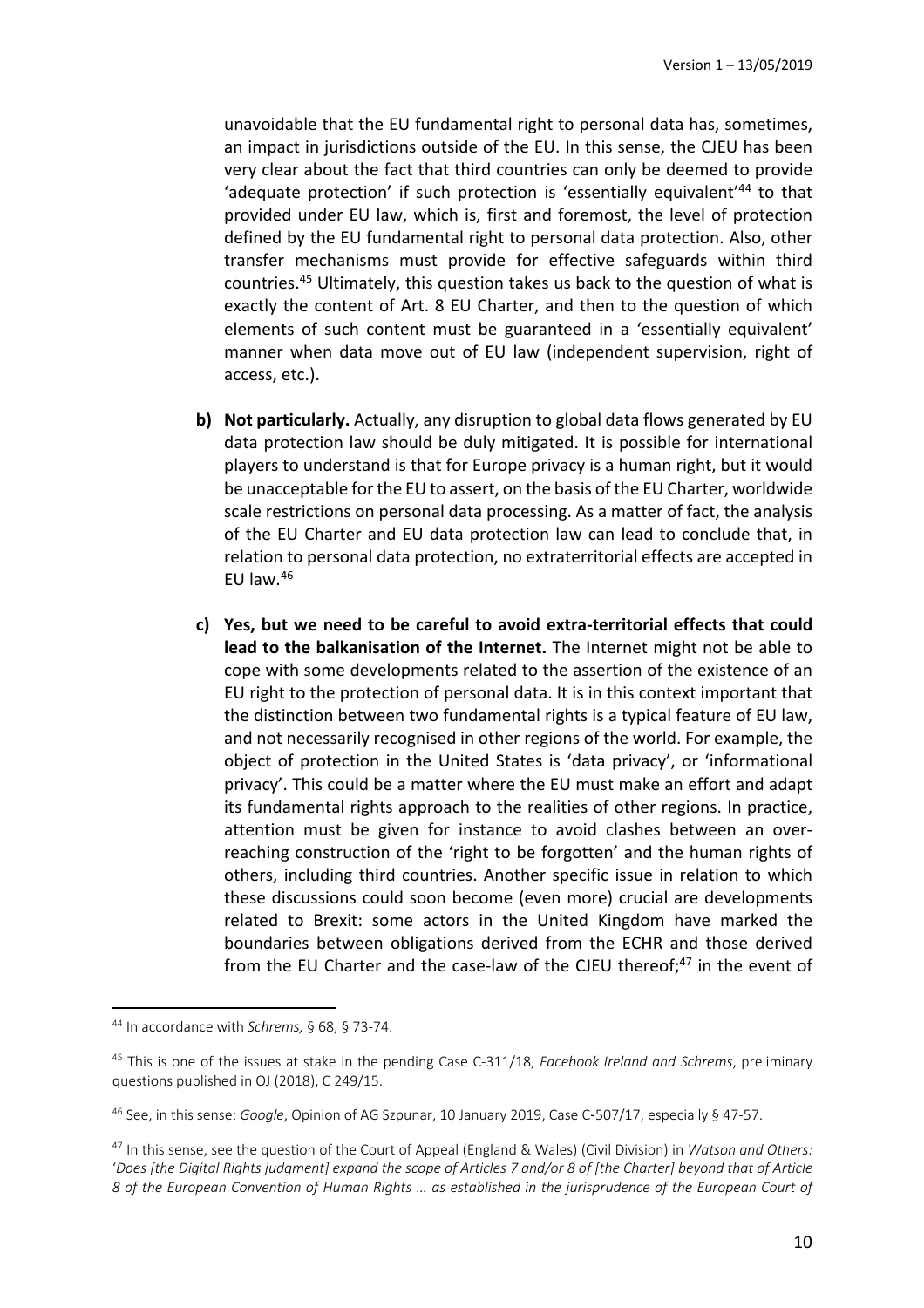Brexit, the need for a disentanglement between the scope of Art. 8 ECHR, on the one hand, and Arts. 7 and 8 EU Charter, on the other hand, is to become potentially particularly intense.

### **9. Is it in any way a problem that these two different rights coexist in EU law?**

- **a) Not really.** The fact that a right to the protection of personal data is recognised does not prevent reliance on other fundamental rights, such as, for instance, the right to privacy. The GDPR itself is clear about the fact that all other fundamental rights, in addition to the protection of personal data, also matter. The CJEU, when confronted with issues referring to the importance of personal data, has also been clear about the importance of 47 EU Charter (right to an effective remedy and to a fair trial), in connection to Art. 8 but also Art. 7 EU Charter, Art. 21 EU Charter (non-discrimination),<sup>48</sup> and Art. 11 EU Charter (freedom of expression and information).49
- **b) Definitely.** In reality, the very existence of a right to the protection of personal data constitutes somehow a threat to fundamental rights, to the extent that it flaws our perspective on the many critical issues. Its defence is typically based on a misconception of what individuals and groups really need, and its overexpansive development, in conjunction with the fact that data are constantly playing a more important roles in our *datafied* lives in this data-driven world, is a danger for other rights and interests. In a way, this whole notion of data protection seems to lead to downplaying the importance of human rights considerations. The CJEU, however, since the very origins of case law on these matters, emphasised the connection between EU data protection law and fundamental rights.50
- **c) The truth is that we do not need to draw a clear-cut distinction between the rights to privacy and personal data protection to make them matter.** In his seminal lecture on the significance rights, at the occasion of the  $40<sup>th</sup>$ International Conference of Data Protection and Privacy Commissioners in Brussels, the CJEU's President Lenaerts did not distinguish the two rights

*Human Rights …?'* (Joined Cases C-203/15 and C-698/15, *Tele2 Sverige and Watson and Others*, EU:C:2016:970, § 59).

<sup>48</sup> See notably Opinion 1/15.

<sup>49</sup> See for instance: *Tele2 Sverige and Watson and Others*.

<sup>50</sup> Much to the surprise of those who, like AG Tizzano, were convinced that the Data Protection Directive was primarily an internal market instrument. See, for instance: Opinion of AG Tizzano, 19 September 2002, Case C-101/01, *Lindqvist,* ECLI:EU:C:2002:513, § 6 and 7; and Opinion of AG Tizzano, 14 November 2002, Joined cases C-465/00, C-138/01 and C-139/01, *Rundfunk,* ECLI:EU:C:2002:662, esp. § 51-53.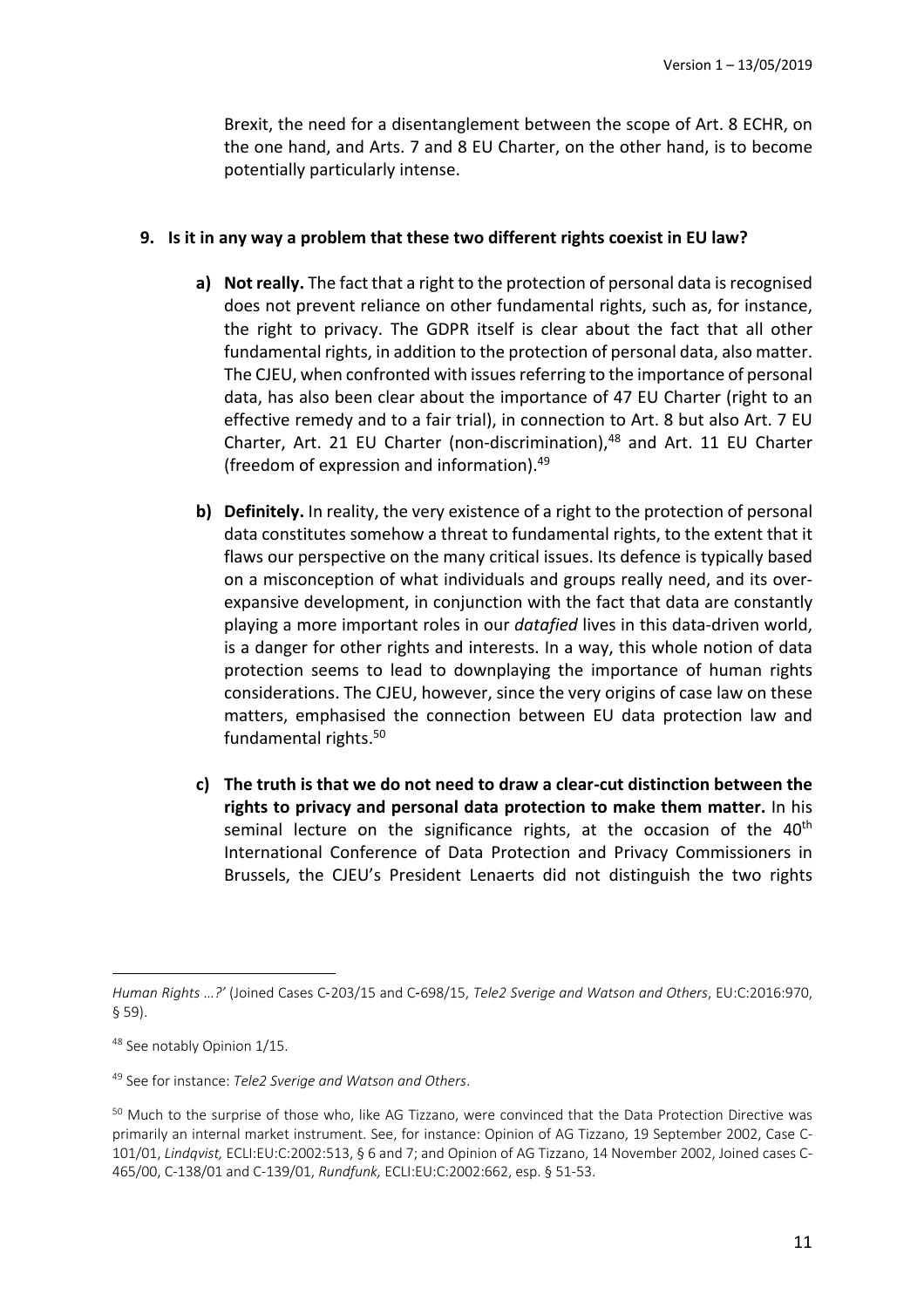either.<sup>51</sup> Lenaerts insisted on the importance of these two rights in protecting individuals against 'profiling'.

### **10. Which are the main challenges for the future?**

- a) **One should keep in mind the existence of the EU right to personal data protection, its particular scope and nature.** There are still many open questions in this regard, especially on the issue of permissible limitations. For many years, certain data protection safeguards have been envisioned as a sort of interface between the right to privacy and other rights and interests. Embracing the fact that personal data protection is a right *per se* requires moving away from such an idea, into the still partially unknown territory of determining lawful limitations of Art. 8 EU Charter. This includes for example how to reconcile data protection and data processing for journalistic, artistic, or literary purposes.<sup>52</sup> Until now, the reconciliation has been typically framed as a need to balance '*the right to privacy and the right to freedom of*  expression',<sup>53</sup> with some occasional hesitations.<sup>54</sup> A key challenge is, thus, to understand better the evolving interconnections between the right to privacy and the right to personal data protection. Only from such a refined understanding it will be feasible to envision how these rights relate to other rights and interests, such as (the right to) security.<sup>55</sup>
- b) **Whatever the challenges might be, it is important to keep coming back to general notions such as dignity, freedom, autonomy.** Dignity is a core value for the EU Charter – it is enshrined in its Art. 1, which means it is relevant for all its provisions. Freedom is also extremely important. Both Art. 7 and Art. 8 EU Charter belong to the Title '*Freedoms'.* Autonomy is generally also crucial as a general principle. These principles and fundamental values shall guide action in these debates which are concerned with fundamental issues.
- c) **The essential question in this context is whether the developing information society leads to a convergence of the rights under Art 7. and Art 8. EU Charter, because potentially all processing of personal data affects privacy rights (especially if privacy is broadly construed), or whether the right to data protection more and more protects other rights, values and interests, such**

<sup>&</sup>lt;sup>51</sup> The video of this lecture is available here: https://www.privacyconference2018.org/en.

<sup>52</sup> See, for instance: Reference for a preliminary ruling from the Court of Appeal (England & Wales) (Civil Division) lodged on 7 November 2018 – *SY v Associated Newspapers Ltd* (Case C-687/18).

<sup>53</sup> Case C–345/17, *Buivids*, ECLI:EU:C:2019:122, § 63.

<sup>54</sup> Referring to the need to '*reconcile the fundamental rights to privacy of personal data and freedom of expression':* Opinion of AG Sharpston, 27 September 2018, Case C 345/17, *Buivids,* ECLI:EU:C:2018:780, § 61.

<sup>55</sup> Request for a preliminary ruling in *Ordre des barreaux francophones and germanophone and Others* (Case C-520/18).